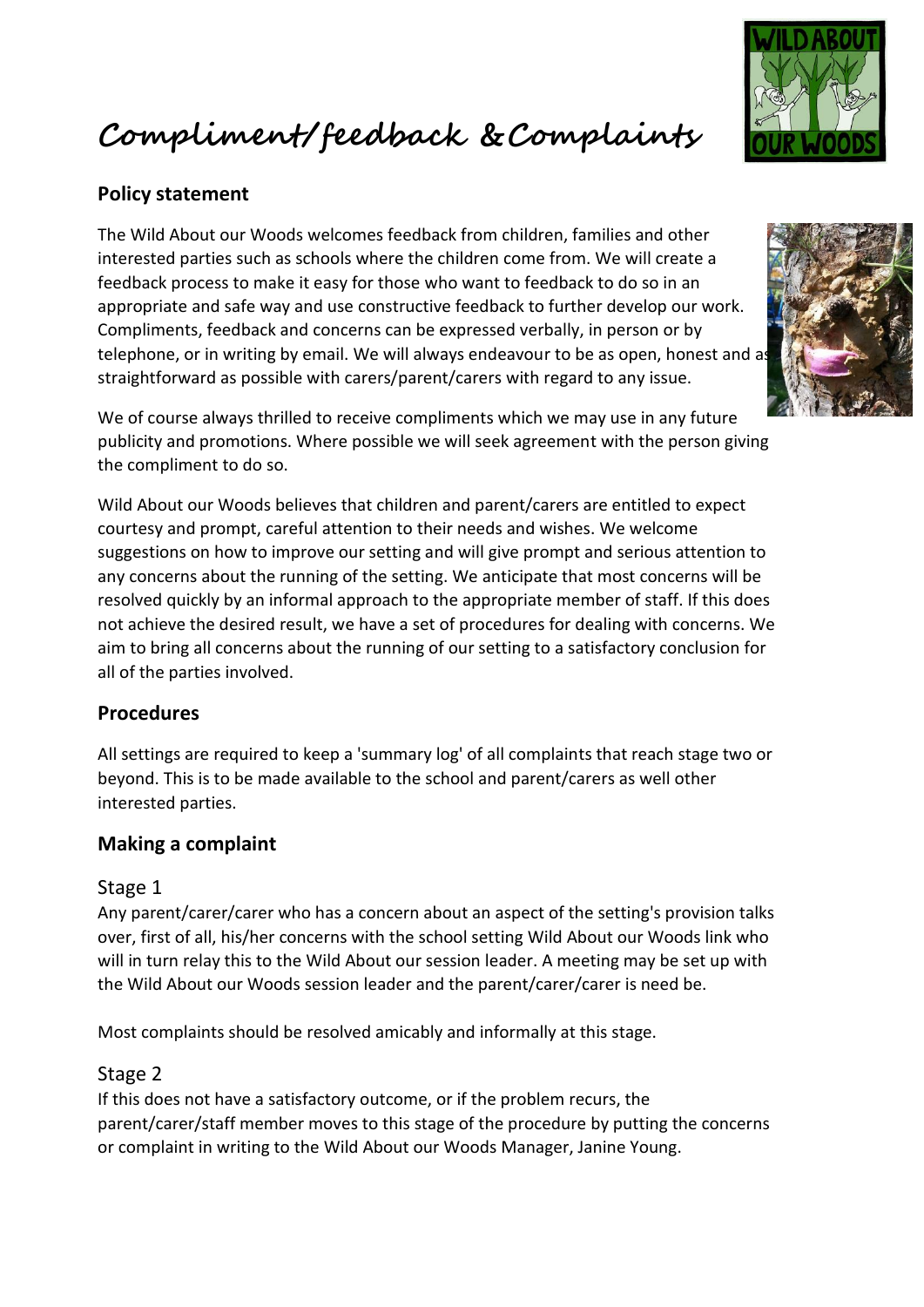For parent/carers who are not comfortable with making written complaints, there is a template form for recording complaints in the above-mentioned publication; the form may be completed and signed by the parent/carer/staff member.

Wild About our Woods leader stores written complaints from parent/carers in the child's personal file if electronic and in a general file if not. However, if the complaint involves a detailed investigation, the Wild About our Woods leader may wish to store all information relating to the investigation in a separate file designated for this complaint.

When the investigation into the complaint is completed, the Wild About our Woods leader will meet with the parent/carer to discuss the outcome.

Parent/carers must be informed of the outcome of the investigation within 28 days of making the complaint.

When the complaint is resolved at this stage, the summative points are logged in the Complaints Summary Record.

#### Stage 3

If the parent/carer is not satisfied with the outcome of the investigation, he or she requests a meeting with the Wild About our Woods manager. The parent/carer should have a friend or partner present if required and the leader should have the support of the chairperson of the management committee. An agreed written record of the discussion is made as well as any decision or action to take as a result. All of the parties present at the meeting sign the record and receive a copy of it.

This signed record signifies that the procedure has concluded. When the complaint is resolved at this stage, the summative points are logged in the Complaints Summary Record.

#### Stage 4

If at the stage three meeting the parent/carer and setting cannot reach agreement, an external mediator is invited to help to settle the complaint. This person should be acceptable to both parties, listen to both sides and offer advice. A mediator has no legal powers but can help to define the problem, review the action so far and suggest further ways in which it might be resolved.

The mediator keeps all discussions confidential. S/he can hold separate meetings with the setting personnel Wild About our Woods Manager and the parent/carer, if this is decided to be helpful. The mediator keeps an agreed written record of any meetings that are held and of any advice s/he gives.

#### Stage 5

When the mediator has concluded her/his investigations, a final meeting between the parent/carer and Wild About our Woods leader is held. The purpose of this meeting is to reach a decision on the action to be taken to deal with the complaint. The mediator's advice is used to reach this conclusion. The mediator is present at the meeting if all parties think this will help a decision to be reached.